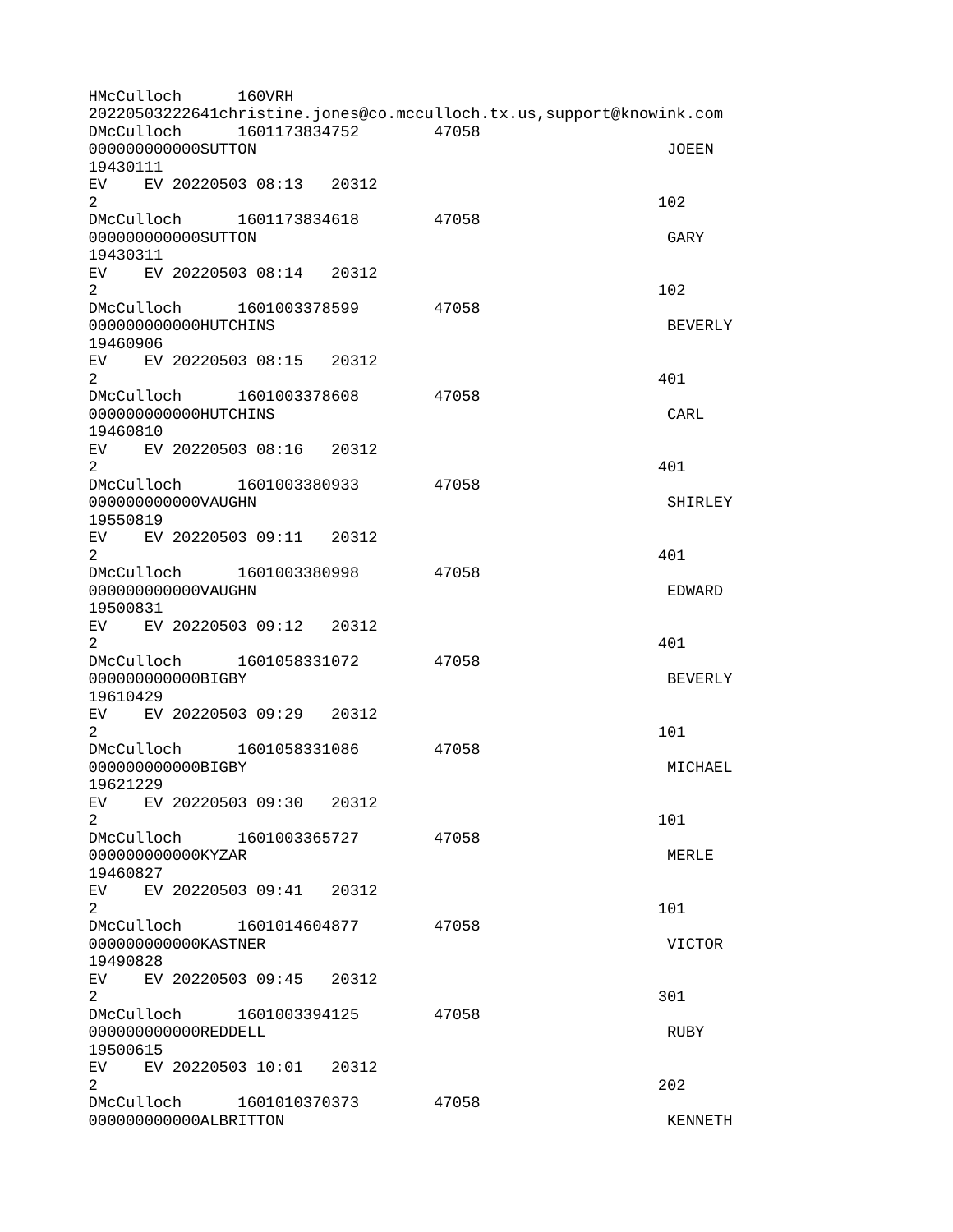19451212 EV EV 20220503 10:05 20312  $2 \times 302$ DMcCulloch 1601003366201 47058 000000000000OWENS MONTE 19550215 EV EV 20220503 10:08 20312  $2 \t 101$ DMcCulloch 1601003373214 47058 000000000000RANNE GLENDA 19480729 EV EV 20220503 11:20 20312  $2\,$ DMcCulloch 1601003373074 47058 0000000000000PIKE LINDA 19491114 EV EV 20220503 11:29 20312  $2^{401}$ DMcCulloch 1601008986398 47058 000000000000ESTES JAMES 19471116 EV EV 20220503 11:33 20312  $2 \t 102$ DMcCulloch 1601079004998 47058 000000000000ROSS ROBERT 19530223 EV EV 20220503 11:48 20312  $2 \t 101$ DMcCulloch 1601014604854 47058 000000000000KASTNER SANDRA 19560515 EV EV 20220503 11:50 20312  $2\,$ DMcCulloch 1601019143535 47058 000000000000SANDOVAL JON-PAUL 19850730 EV EV 20220503 12:07 20312  $2^{401}$ DMcCulloch 1601015838299 47058 0000000000000IVY SHIRLEY 19351105 EV EV 20220503 12:08 20312  $2 \times 401$ DMcCulloch 1601032969949 47058 000000000000BREWER BRENDA 19490329 EV EV 20220503 12:09 20312  $2^{401}$ DMcCulloch 1601014311475 47058 00000000000000HOGAN GREGORY GREGORY 19550301 EV EV 20220503 12:14 20312  $2<sup>2</sup>$ DMcCulloch 1601014311971 47058 0000000000000HOGAN PATRICIA 19530404 EV EV 20220503 12:15 20312 2 and  $\overline{201}$ DMcCulloch 1601028601115 47058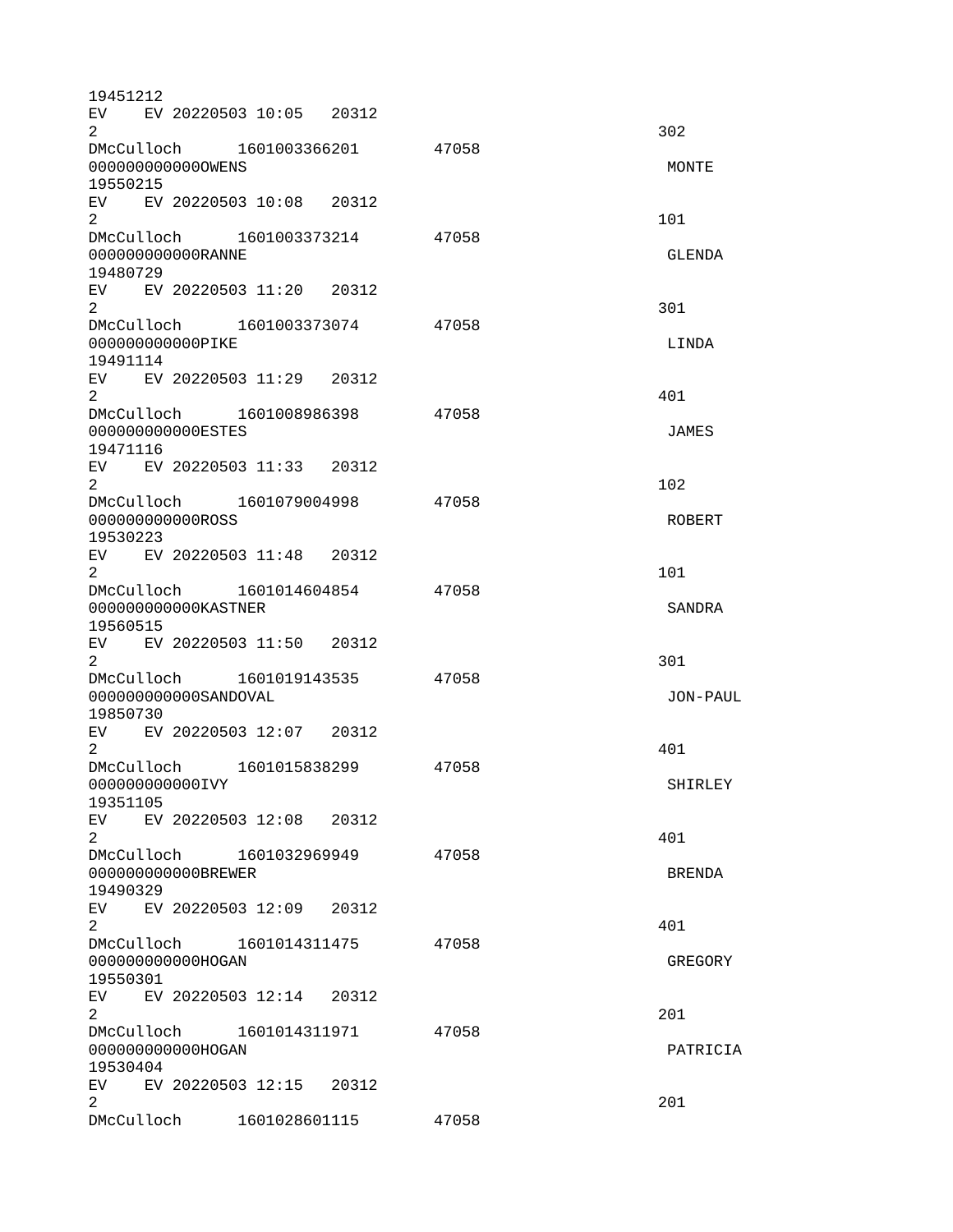| 19451102              | 000000000000BREWER                                |                                |       | WILEY         |
|-----------------------|---------------------------------------------------|--------------------------------|-------|---------------|
| $\overline{2}$        | EV EV 20220503 12:19 20312                        |                                |       | 401           |
| 19770730              | 000000000000J0NAS                                 | DMcCulloch 1601140188283 47058 |       | KELLIE        |
| $\overline{2}$        | EV EV 20220503 12:43 20312                        |                                |       | 101           |
| 19440603              | 000000000000MCD0NALD                              | DMcCulloch 1601023080750 47058 |       | <b>JOHN</b>   |
| $\overline{2}$        | EV EV 20220503 13:09 20312                        |                                |       | 402           |
| 19510428              | 000000000000REINISCH                              | DMcCulloch 1601003395537 47058 |       | HELEN         |
| $\mathbf{2}^{\circ}$  | EV EV 20220503 13:19 20312                        |                                |       | 402           |
| 19510526              | 000000000000TAYLOR                                | DMcCulloch 1601003379867 47058 |       | <b>BRADY</b>  |
| $\overline{2}$        | EV EV 20220503 13:50 20312                        |                                |       | 401           |
| 19460121              | 00000000000MATULA                                 | DMcCulloch 1601014995083 47058 |       | PATRICIA      |
| $\overline{2}$        | EV EV 20220503 14:26 20312                        |                                |       | 301           |
| 19440601              | 00000000000MATULA                                 |                                | 47058 | <b>GEORGE</b> |
| $\overline{2}$        | EV EV 20220503 14:27 20312                        |                                |       | 301           |
| 19440403              | 000000000000ZIRIAX                                | DMcCulloch 1601003380381 47058 |       | <b>BRENDA</b> |
| 2                     | EV EV 20220503 14:29 20312                        |                                |       | 401           |
| 19440120              | DMcCulloch 1601003380399<br>000000000000ZIRIAX    |                                | 47058 | WALTER        |
| $2^{\circ}$           | EV EV 20220503 14:29 20312                        |                                |       | 401           |
| 19540618              | DMcCulloch 1601003392663<br>000000000000VICKERS   |                                | 47058 | DEBBIE        |
| $\mathbf{2}^{\prime}$ | EV EV 20220503 14:53 20312                        |                                |       | 101           |
| 19540713              | DMcCulloch 1601058520217<br>000000000000SNODGRASS |                                | 47058 | EDITH         |
| $\overline{2}$        | EV EV 20220503 14:58 20312                        |                                |       | 101           |
| 19480218              | DMcCulloch 1601003379776<br>000000000000SN0DGRASS |                                | 47058 | LESLIE        |
| $\overline{2}$        | EV EV 20220503 14:59 20312                        |                                |       | 101           |